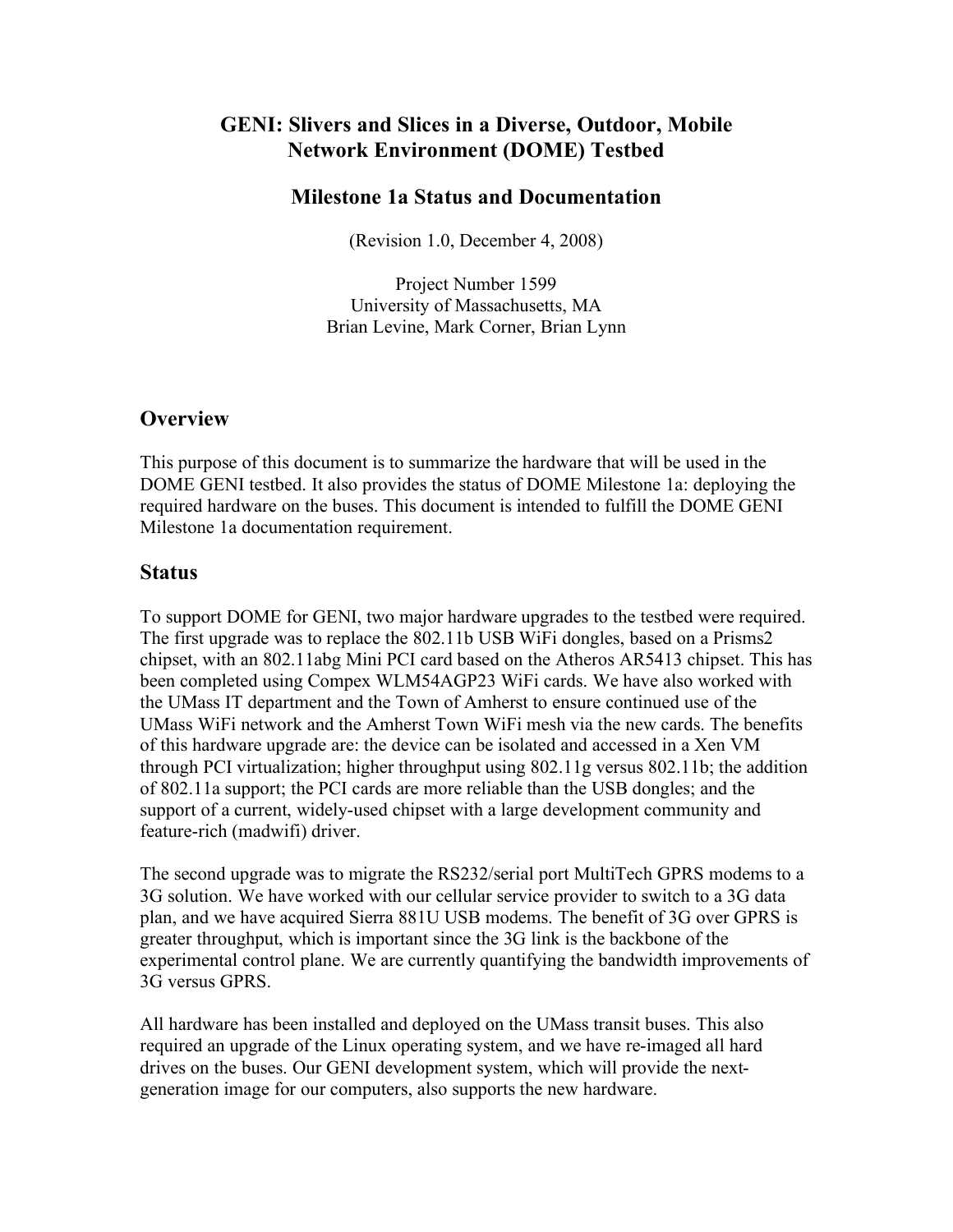Additionally, the new hardware introduced a slightly different antenna configuration on the Gillig buses (there are two bus vendors, requiring separate hardware placement configurations). We have repositioned antennas on all of the Gillig buses.

## **Hardware**

This section summarizes the hardware installed on each of the buses. This also defines the hardware that would be required to reproduce a DOME node for sandbox testing of GENI experiments.

## **Computer**

We use systems with a CI852A motherboard. We have deployed the Hacom OpenBrick-E Intel Celeron-M 1GHz CI852A-4RN10 systems on the buses. Hacom has started to end-of-life these systems, and instead offers the Lex Neo Intel Celeron-M system. These systems use the same motherboard, but have a different case permitting faster (hotter) CPUs. We have verified the Lex Neo with the DOME software. Each computer has:

- CI852A motherboard
	- o 400 MHz FSB
	- o Intel 82852GM chipset
	- $\circ$  5 USB (2+2+1) on the OpenBrick, 4 USB (2+2) on the Neo
	- o 4 100Mb LAN ports
	- o Mini PCI slot
	- o Serial port
	- $O$  IDE (1 x 40 and 1 x 44 pins)
	- o Compact Flash slot
- 1 GHz Intel Celeron M processor
- 1 GB memory (DDR 400)
- 60 GB IDE hard drive

### **WiFi**

Every computer has a Compex WLM54AGP23 Mini PCI WiFi card. This uses the Atheros AR5413 chipset. GENI experiments will have full access to the WiFi card, and by default it will be configured to use the madwifi driver. The driver is very flexible and supports both client and AP configurations. We attach external antennas to these devices. This requires a U.FL to reverse SMA antenna cable. The antenna is a standard WiFi reverse SMA antenna.

There is also a WiFi access point connected to each computer via a LAN port. The AP allows for WiFi connections into the computer. We use off-the-rack APs by various vendors. Examples include the Netgear WGR614, Linksys WRT54GC and Airlink 101 AR335W.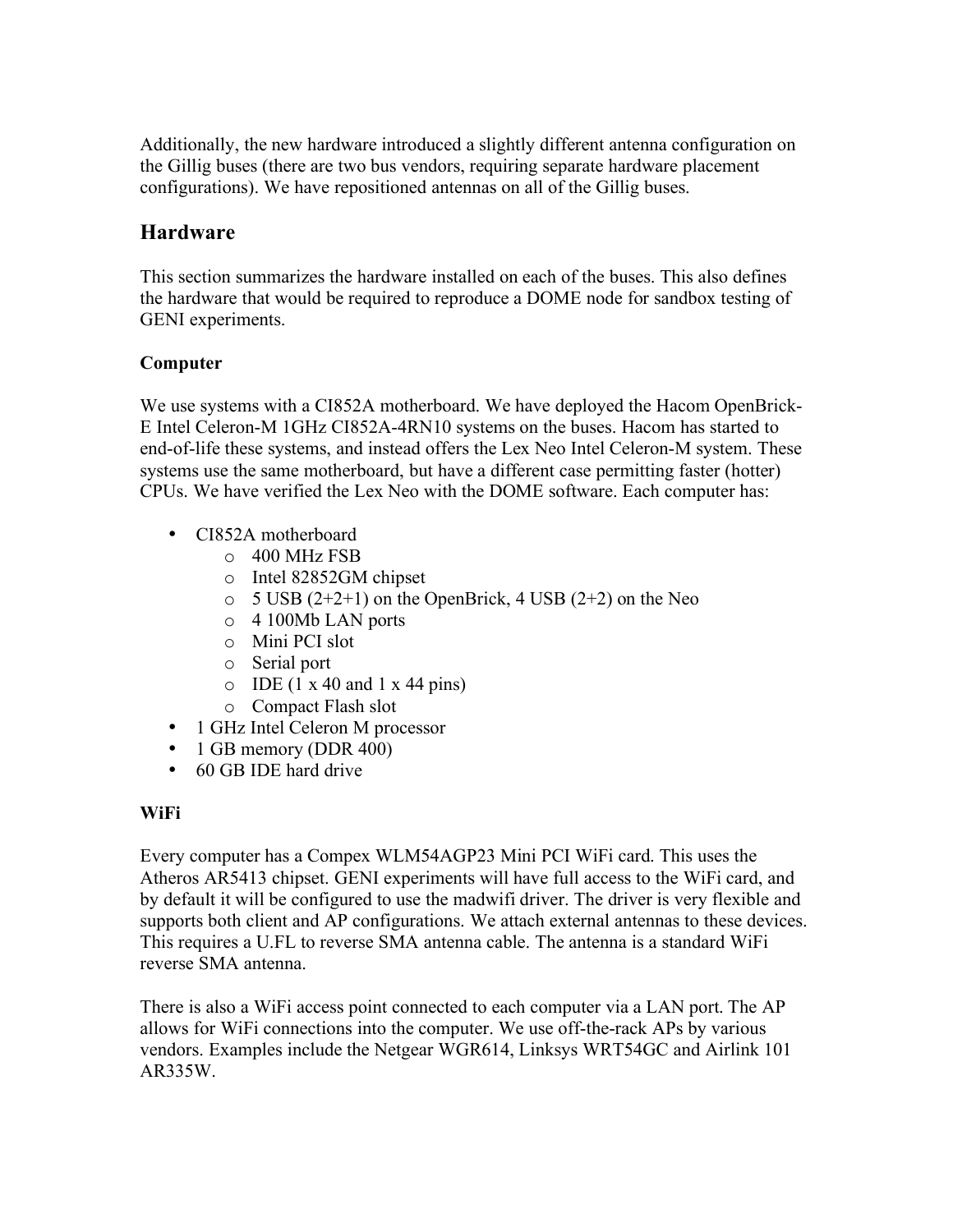### **3G Modem**

Each bus has a Sierra 881U 3G USB modem. The cellular link is used as the control plane, and it is shared between the VM executing GENI experiments and domain 0. Guest domains will have their eth0 traffic routed though the 3G modem.

Our cellular provider is AT&T. They have a soft cap of 5 GB/month on their 3G service.

Sierra has recently announced plans to end-of-life the 881U. The replacement modem, the Sierra Compass, uses the same driver as the 881U.

### **GPS Device**

Each system has a Deluo USB GPS device attached to it. We use the open source gpsd GPS daemon to share the device with the Xen virtual machine. A benefit of gpsd is that it hides the particulars of the GPS hardware from users.

#### **900 MHz Radios**

The buses are equipped with Digi (previously known as MaxSteam) XTend USB RF modems that operate at the proprietary 900MHz frequency. Support for these modems are a Year 2 deliverable.

#### **Bus-Specific Hardware**

We have a couple components that are specific to our environment; they are not required to build a DOME system for sandbox development. They are:

- Power transformer for converting the bus's 24V DC battery output to 120V AC to power the computer and peripherals.
- Proprietary UMass microcontroller that we have developed to simulate pressing the power-on button when the buses provide power. We have found the computer's BIOS power-on state to be unreliable.

We also make use of external antennas on the Gillig buses. The mini PCI WiFi cards, APs and XTend radios all use reverse polarity SMP connections. The Sierra 881U USB modems use an SSMB connector.

## **Hardware Installation**

The following diagram illustrates the hardware as installed on the UMass buses.